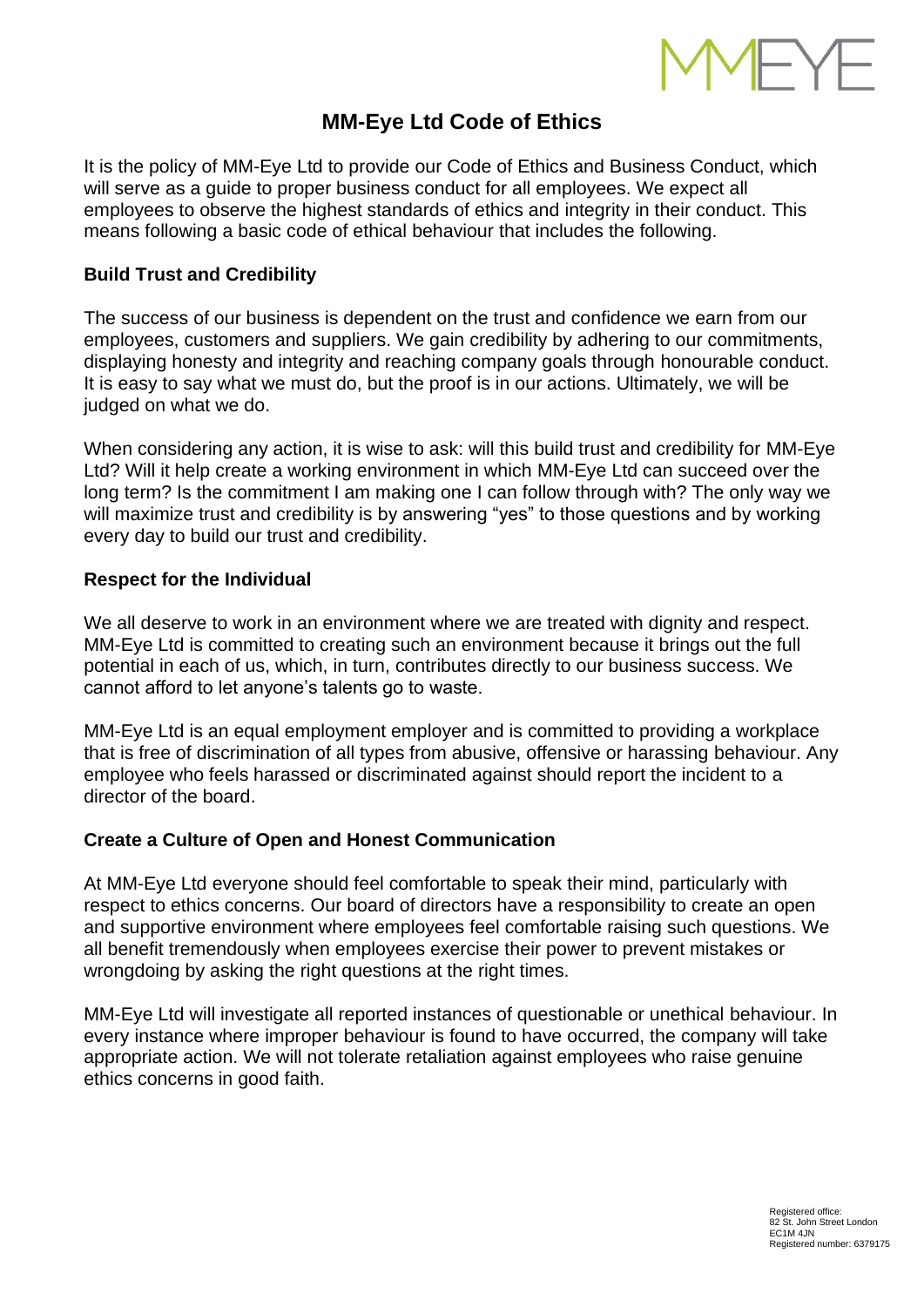

#### **Set Tone at the Top**

The board of directors has the added responsibility for demonstrating, through their actions, the importance of this Code. In any business, ethical behaviour does not simply happen; it is the product of clear and direct communication of behavioural expectations demonstrated by example. Again, ultimately, our actions are what matters.

To make our Code work, the board of directors must be responsible for promptly addressing ethical questions or concerns raised by employees and for taking the appropriate steps to deal with such issues. The board of directors should not consider employees' ethics concerns as threats or challenges to their authority, but rather as another encouraged form of business communication. At MM-Eye Ltd, we want the ethics dialogue to become a natural part of daily work.

## **Uphold the Law**

MM-Eye Ltd's commitment to integrity begins with complying with laws, rules and regulations where we do business. Each of us must have an understanding of the company policies, laws, rules and regulations that apply to our specific roles. If we are unsure of whether a contemplated action is permitted by law or MM-Eye Ltd policy, we should seek the advice of a board director. We are responsible for preventing violations of law and for speaking up if we see possible violations.

# **Competition**

We are dedicated to ethical, fair and vigorous competition. We will sell MM-Eye Ltd services based on their merit, superior quality, and competitive pricing. We will make independent pricing and marketing decisions and will not improperly cooperate or coordinate our activities with our competitors. We will not offer or solicit improper payments or gratuities in connection with the purchase of goods or services for MM-Eye Ltd or the sales of its products or services

# **Proprietary Information**

It is important that we respect the property rights of others. We will not acquire or seek to acquire improper means of a competitor's trade secrets or other proprietary or confidential information. We will not engage in unauthorized use, copying, distribution or alteration of software or other intellectual property.

# **Conflicts of Interest**

We must avoid any relationship or activity that might impair, or even appear to impair, our ability to make objective and fair decisions when performing our jobs. At times, we may be faced with situations where the business actions we take on behalf of MM-Eye Ltd may conflict with our own personal or family interests. We owe a duty to MM-Eye Ltd to advance its legitimate interests when the opportunity to do so arises. We must never use MM-Eye Ltd property or information for personal gain or personally take for ourselves any opportunity that is discovered through our position with MM-Eye Ltd.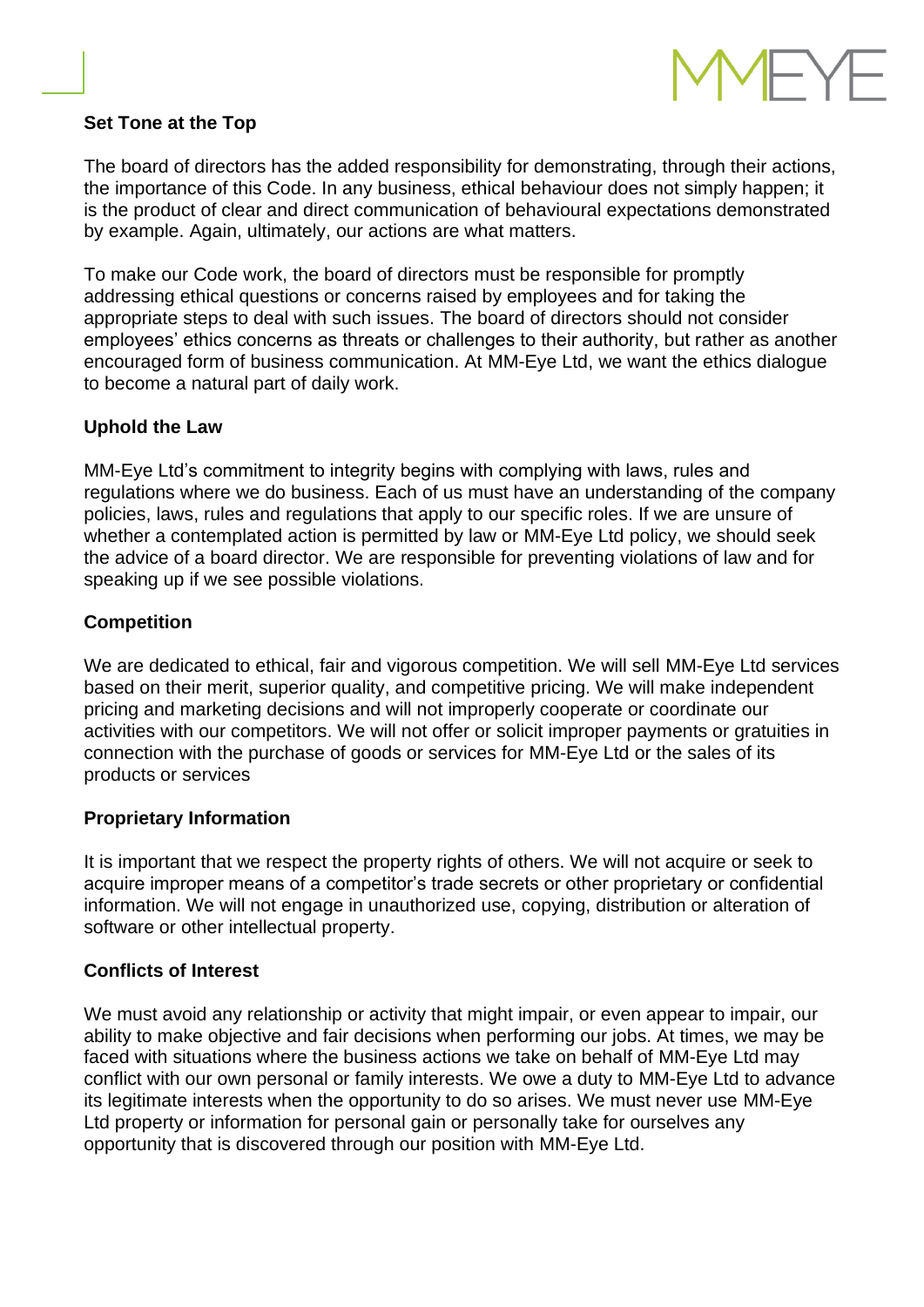

Here are some other ways in which conflicts of interest could arise:

- Being employed (you or a close family member) by, or acting as a consultant to, a competitor or potential competitor, supplier or contractor, regardless of the nature of the employment, while you are employed with MM-Eye Ltd.
- Serving as a board member for an outside commercial company or organization.
- Owning or having a substantial interest in a competitor, supplier or contractor.
- Having a personal interest, financial interest or potential gain in any MM-Eye Ltd transaction.
- Placing company business with a firm owned or controlled by a MM-Eye Ltd employee or his or her family.
- Accepting gifts, discounts, favours or services from a customer/potential customer, competitor or supplier, unless equally available to all MM-Eye Ltd employees.

Determining whether a conflict of interest exists is not always easy to do. Employees with a conflict of interest question should seek advice from a board director. Before engaging in any activity, transaction or relationship that might give rise to a conflict of interest, employees must seek review from a board director.

## **Accurate Public Disclosures**

We will make certain that all disclosures made in financial reports and public documents are full, fair, accurate, timely and understandable. This obligation applies to all employees, including all financial staff, with any responsibility for the preparation for such reports, including drafting, reviewing and signing or certifying the information contained therein.

# **Ethical marketing**

We believe in being authentic in our marketing and transparent about what we do and how we work. We build relationships with customers based on trust and integrity, so we believe in honest marketing – no hard sell or hidden costs.

# **Corporate Recordkeeping**

We create, retain and dispose of our company records as part of our normal course of business in compliance with all MM-Eye Ltd policies and guidelines, as well as all regulatory and legal requirements.

All corporate records must be true, accurate and complete, and company data must be promptly and accurately entered in our books in accordance with MM-Eye Ltd's and other applicable accounting principles.

We must not improperly influence, manipulate or mislead any unauthorized audit, nor interfere with any auditor engaged to perform an internal independent audit of MM-Eye Ltd books, records, processes or internal controls.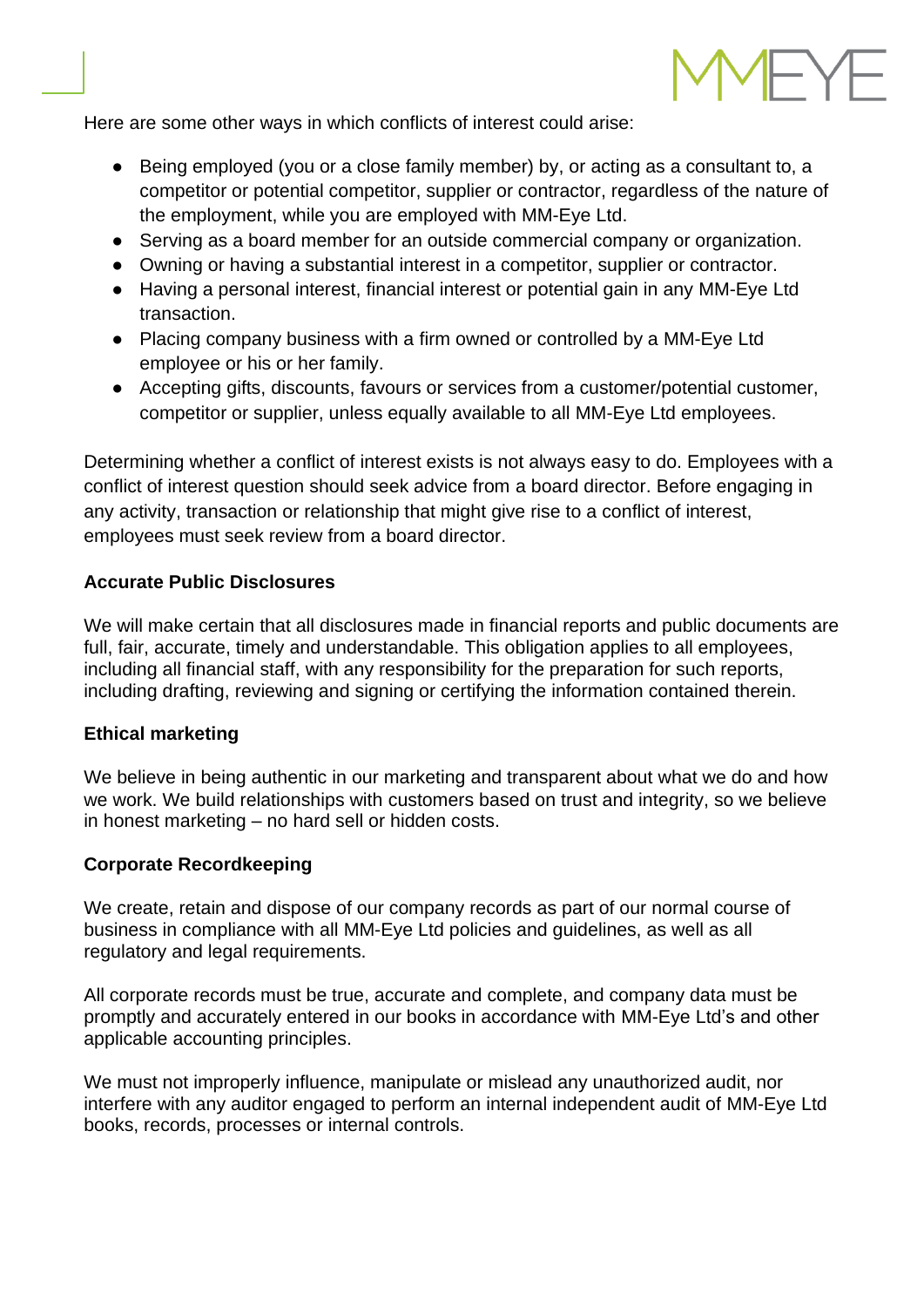

## **Accountability**

Each of us is responsible for knowing and adhering to the values and standards set forth in this Code and for raising questions if we are uncertain about company policy. If we are concerned whether the standards are being met or are aware of violations of the Code, we must contact a director of the board.

MM-Eye Ltd takes seriously the standards set forth in the Code, and violations are cause for disciplinary action up to and including termination of employment.

## **Confidential and Proprietary Information**

Integral to MM-Eye Ltd's business success is our protection of confidential company information, as well as non-public information entrusted to us by employees, customers and other business partners. Confidential and proprietary information includes such things as pricing and financial data, customer names/addresses or non-public information about other companies, including current or potential supplier and vendors. We will not disclose confidential and non-public information without a valid business purpose and proper authorization.

#### **Use of Company Resources**

Company resources, including time, material, equipment and information, are provided for company business use. Nonetheless, occasional personal use is permissible as long as it does not affect job performance or cause a disruption to the workplace.

In order to protect the interests of the MM-Eye Ltd network and our fellow employees, MM-Eye Ltd reserves the right to monitor or review all data and information contained on an employee's company-issued computer or electronic device, the use of the Internet. We will not tolerate the use of company resources to create, access, store, print, solicit or send any materials that are harassing, threatening, abusive, sexually explicit or otherwise offensive or inappropriate.

#### **Do the Right Thing**

Several key questions can help identify situations that may be unethical, inappropriate or illegal. Ask yourself:

- Does what I am doing comply with the MM-Eye Ltd guiding principles, Code of Conduct and company policies?
- Have I been asked to misrepresent information or deviate from normal procedure?
- Would I feel comfortable describing my decision at a staff meeting?
- How would it look if it made the headlines?
- Am I being loyal to my family, my company and myself?
- What would I tell my child to do?
- Is this the right thing to do?